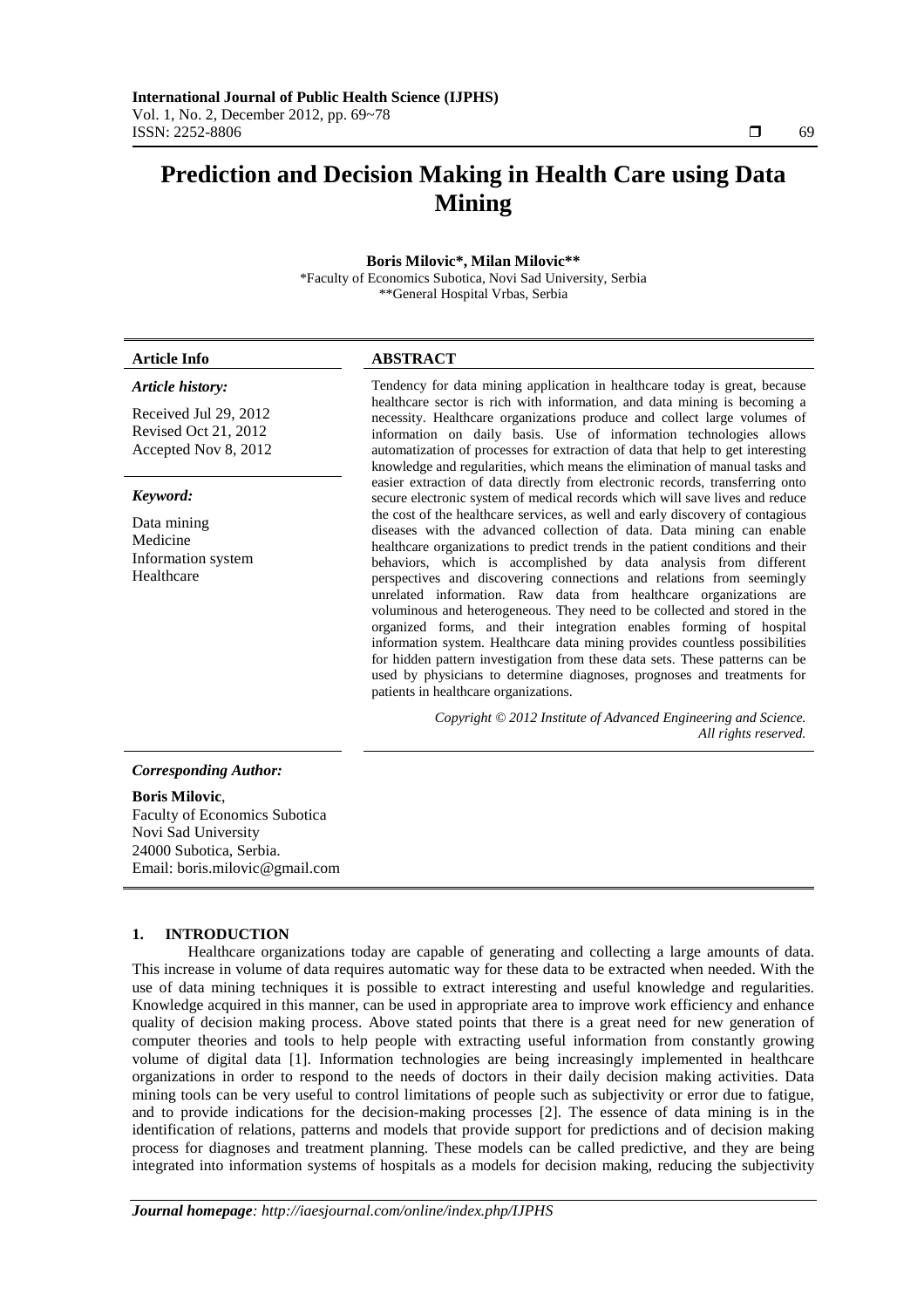and decision making time. In addition, the use of information technology in healthcare enables comprehensive management of medical knowledge and its secure exchange between recipients and providers of healthcare services [3]. Widespread use of information technology enables the elimination of manual tasks of data extraction from charts or filling of specialized questionnaires, extraction of data directly from electronic records, transfer on secure electronic system of medical records that will save lives and reduce the cost of health care, early detection of infectious diseases with advanced collection of data etc. Retrieval of information with the help of computers can help the quality of decision making and avoiding human errors. When there is a large volume of data that needs to be classified, decision making by people is usually poor [4]. Data mining represents the process of analyzing raw data with the help of computer and extraction of their meaning. It is frequently defined as discovering previously unknown and potentially useful information from large volume of (unstructured) data [5]. Thanks to this technique, it is possible to predict trends and customer behavior and thus provide the organization's business success. This is accomplished by data analysis from various perspectives and finding the connections and relations between mutually unconnected information. In the process of data mining previously unknown trends and patterns from a database of historical information are being discovered and that information is being converted into significant business solutions [6].

# **2. PROCESS OF KNOWLEDGE DISCOVERY AND DATA MINING**

Knowledge discovery (KDD) is a process that allows automatic scanning of high-volume data in order to find useful patterns that can be considered as knowledge about the data. Once the discovered knowledge is presented, the evaluation measures can be improved, mining can be further "refined", new data can be selected or further transformed, or new data sources can be integrated in order to obtain different, the corresponding results [7]. This is the process of converting low level information into high level knowledge. Therefore, KDD is a non-trivial extraction of implicit, previously unknown and potentially useful information from data that is located in databases. Although data mining and KDD are often treated as equivalent, in essence, data mining is an important step in the KDD process. The process of knowledge discovery involves the use of the database along with any selection, preprocessing, subsampling and transformation; by applying data mining methods for enumerating the models from it; evaluating the products of data mining to identify subsets of enumerated models that represent knowledge. Data mining component of the knowledge discovery process refers to the algorithmic means by which models are extracted and enumerated from the data [1].

With the application of data mining tools in spreadsheet of the program that analyzes data to identify patterns and relations, user profiling and development of business strategies can be started [8]. Most data mining software include online analytical processing, traditional statistical methods, such as cluster analysis, discriminant analysis and regression analysis, and non-traditional statistical analysis such as neural networks, decision trees, link analysis and association analysis. This wide range of techniques is not surprising in light of the fact that data mining is derived from three different disciplines, database management, statistics and computer science, including the use of artificial intelligence and machine learning [9].

Because of all this data mining process is inextricably linked to computers. With the help of special software, a big computer systems analyze data from different angles, find a hypothesis, experiment with them and learn from previous experiences. One should always bear in mind that the software is just a tool that is still required the presence of human experts to give the final decision in the fields in which data mining is being applied. But in the first stage of processing computer systems are indispensable for their speed and lack of prejudice. Unlike humans, which would let the obvious connection between the two data missed because it is beyond their expectations, such an error cannot happen to a computer. Also a human can be a victim of the conditionality with previous experience, which can be both positive and negative, but in any case impossible to avoid.

It can be argued that data mining represents finding out the legality of the information. The technology of data mining is closely associated with data warehousing and intertwined with the system for database management. Data mining involves the process of searching a large amount of previously unknown information, which it later used to make important business decisions. The key phrase here is "unknown data", which means that the information is cluttered with massive amounts of operational data which, when analyzed, provide relevant information to organizational decision makers. Datasets are generally large, complex, heterogeneous and hierarchical, and they vary in quality. Preprocessing and transformation of data are needed even before data mining and discovery can be applied. Sometimes data features are not optimal for data mining and analytical processing. The challenge here is to convert data into the appropriate form before the learning and data mining can start [10].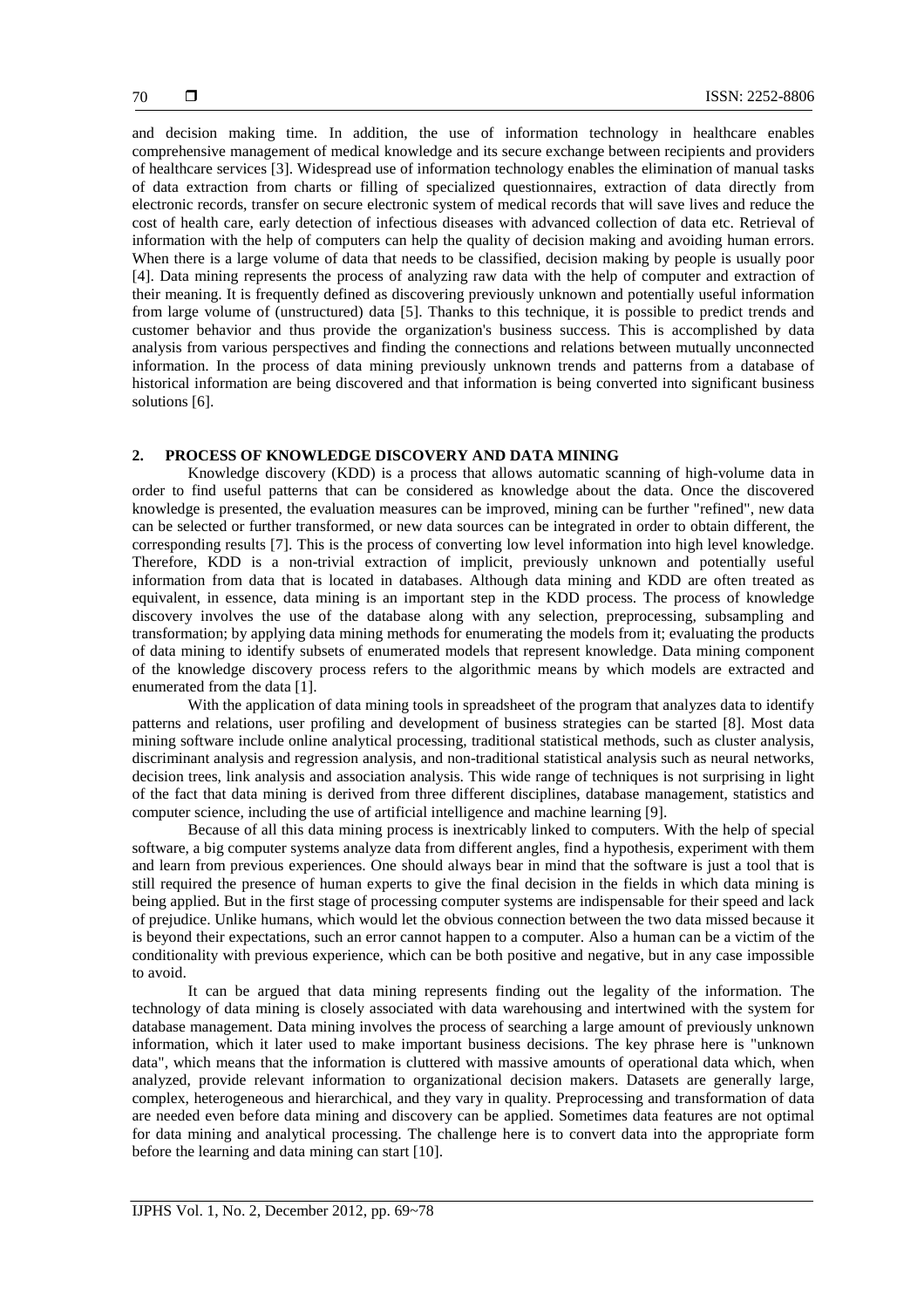Daily intake of information that large organizations are storing in their databases, are measured in terabytes. We can say only that one terabyte can store enough text that is equal to about two million books. Sources of information are different (internal, external, analytical), information can be attributive or numeric, it can relate to factors that affect an organization's operations, internal procedures, the organization's service users (consumers), business competition, business environment. However, such a raw data, inadequately structured, with different formats, do not have a great utility value. It is necessary to prepare and analyze it, and based on that, get the information that can ensure organizational business success [5].

The choice of parameters, actions, components for the design of data mining applications is often made based on previous data, information or knowledge. A number of models and algorithms have been developed for autonomous prediction based on data corresponding to different features [11]. Data mining consists of applying data analysis and discovering algorithms that, under acceptable computational efficiency limitations, produce a specific enumeration of patterns (or models) over data. It should be noted that the model space is often infinite, and enumeration of the model involves some form of search in this area. Practical computer restrictions are placing severe limits on the subspace which can be explored by data mining algorithms [1].

Data mining consists of various methods. Different methods serve different purposes, each method has its advantages and disadvantages. Data mining tasks can be divided into descriptive and predictive [12]. While descriptive tasks have a goal on finding a human interpreted forms and associations, after reviewing the data and the whole construction of the model, prediction tasks tend to predict an outcome of interest. Although the goals of description and prediction tasks may overlap, the main difference is that the predictive ones require that data include a special variable of response. The response can be categorical or numeric, further classifying data mining as classification and regression. Predictive tasks make it possible to predict the value of a variable based on other existing information. Descriptive tasks, on the other hand, combine the data in a certain way. The main predictive and descriptive data mining tasks can be classified as following: [13]:

- **Classification and Regression** identification of new templates with predefined objectives; These tasks are predictive and they include the creation of models to predict target, or dependent variable from the set of explained or independent variables. Classification is the process of finding a function that allows the classification of data in one of several classes. For classification tasks, the target variable usually has a small number of discrete values, while with the regression tasks, target variable is continuous.
- **Association rule** association rule analysis is descriptive data mining task which includes determining patterns, or associations, between elements in data sets. Associations are represented in the form of rules, or implications.
- **Cluster analysis** descriptive data mining task with the goal to group similar objects in the same cluster and different ones in the different clusters. Process of grouping determines groups of data that are similar, but different than other data. In this process variables are identified by which the best grouping is being realized.
- **Text mining** most of the available data is in the form of unstructured or partially structured text, and it is different from conventional data that are completely structured. Text is unstructured if there is no previously determined format, or structure in data. Text is partially structured if there is a structure linked with the parts of data. While text mining tasks usually fall under classification, clustering and association rule data mining categories, it is the best to observe them separately, because unstructured text demands a specific consideration. In particular, method for representation of textual data is critical.
- **Link analysis** Form of network analysis that examines the associations between objects. Link classification provides category of an object, not just based on its features, but also on connections in which it takes part, and features of objects connected with certain path [14]. Example of link analysis in medicine is task of predicting disease type based on people's characteristics or predicting age of people based on disease they are infected with and based on age of people they have been in contact with. Link analysis can be used in order to understand where do patients go to receive the healthcare treatment and to identify the components or resources in service that must be addressed. This is a data mining form that includes population tracking during their movement from point to point in the system. This analysis requires population segmentation so the analysis can focus on percentage of the population [15]. In order for the link analysis to be possible, all the patient's information must be stored in databases (personal information, dates and time of visits, doctors that treated the patient, doctors that gave referrals, patient's previous diseases)

Upon completion of the information analysis, all results are displayed in a clear manner, usually in the form of tables or diagrams that may be two dimensional or three dimensional. Programs even allow the user to change any of the variables, and the effect of its change is shown in real time on the diagram.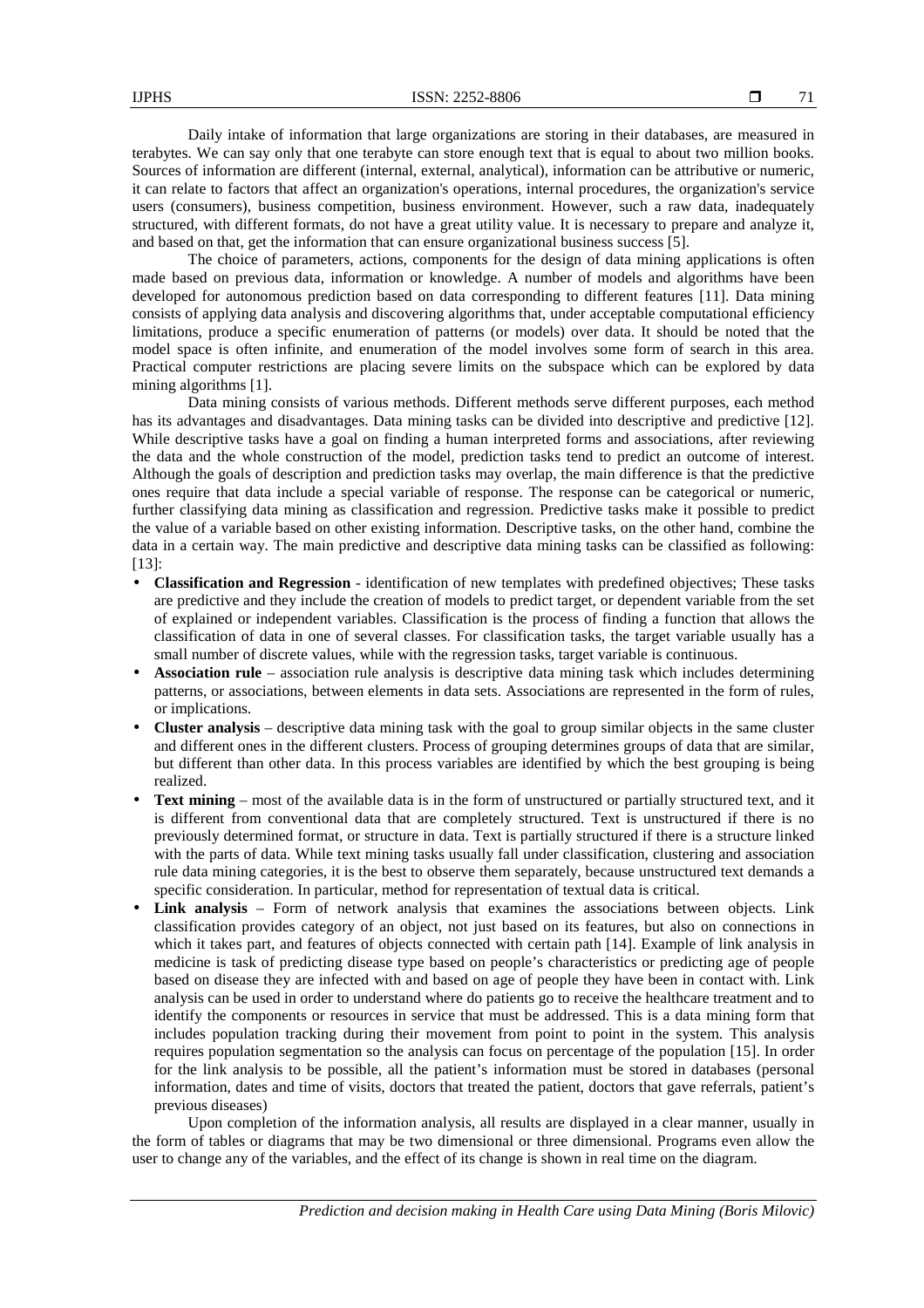# **3. APPLICATION OF DATA MINING IN HEALTHCARE**

Modern era has brought significant changes, and information technologies have found wide application in the areas of human activities, as well as in the healthcare. Development and implementation of new information technologies that allow global networking, give modern medicine the epithet of "informatical medicine". Information technologies increasingly provide the help in system approach of solving medical problems [16]. Disposition of the right information enables the preparation of accurate reports, for example, usage of hospital capacities, or number of occupied beds. At the same time it is easier to monitor treatment and to check the information exchange. Use of information technologies enables change of the healthcare system - how to improve public health, the healthcare of the system users, reduce costs, save time and money.

Healthcare abounds various information which causes the necessity of data mining application. One of the first applications in the area of data mining for healthcare was KEFIR (Key Findings Reporter), that was automatically analyzing changes in all relevant variables, extracting the important ones, and adding an expert recommendations on what actions need to be taken in response to these changes. It is well known that healthcare is a complex area where new knowledge is being accumulated daily in a growing rate. Big part of this knowledge is in the form of paperwork, resulting from a studies conducted on data and information collected from the patient's healthcare records. There is a big tendency today to make this information available in electronic form, converting information to knowledge, which is not an easy thing to do [17]. With the growth of costs in healthcare organizations and the growing necessity to control all the expenses, suitable analysis of medical information has become an issue of the utmost importance. All healthcare institutions need an expert analysis of their medical data, the project that is time consuming and expensive [18]. There is a great potential for data mining application in healthcare. Healthcare institutions are very oriented on use of patient's information. Ability to use a data in databases in order to extract useful information for quality health care is a key of success of healthcare institutions [4]. Healthcare information systems contain a large volumes of information that include information on patients, data from laboratories that are constantly growing. With the use of data mining methods, useful patterns of information can be found in this data, that will later be used for further research and report evaluation. A very important issue is how to classify large volumes of data. Automatic classification is done based on the similarities that are present in data. This type of classification is useful only if the conclusion, that is drawn, is acceptable for the doctor or the end user. Data mining provides support for identification of reliable relations between treatment and outcome.

In medical research, data mining begins with the hypothesis and results are adjusted accordingly. This is different from standard data mining practice, which simply begins with a set of data without obvious hypothesis [19]. While the traditional data mining is focused on patterns and trends in data sets, data mining in healthcare is more focused on minority that is not in accordance with patterns and trends. The fact that standard data mining is more focused on describing and not explaining the patterns and trends, is the one thing that deepens the difference between standard and healthcare data mining. Healthcare needs these explanations since the small difference can stand between life and death of a patient.

Analytical techniques used in data mining, in most cases have long been known mathematical techniques and algorithms. Although data mining is a young technology, the process of data analysis is nothing new. The thing that linked these techniques and large databases is a cheaper storage space and processing power. Here are some of the techniques of data mining, which are successfully used in healthcare, such as artificial neural networks, decision trees, genetic algorithms and nearest neighbor method.

**Artificial neural networks** are analytical techniques that are formed on the basis of superior learning processes in the human brain. As the human brain is capable to, after the learning process, draw assumptions based on previous observations, neural networks are also capable to predict changes and events in the system after the process of learning. Neural networks are groups of connected input/output units where each connection has its own weight [20]. The learning process is performed by balancing the net on the basis of relations that exist between elements in the examples. Based on the importance of cause and effect between certain data, stronger or weaker connections between "neurons" are being formed. Network formed in this manner is ready for the unknown data and it will react based on previously acquired knowledge. Artificial neural networks are ideal for multiprocessor systems, where a large number of operations are performed in parallel.

**Decision tree** is a graphical representation of the relations that exist between the data in the database. It is used for data classification. The result is displayed as a tree, hence the name of this technique. Decision trees are mainly used in the classification and prediction. It is a simple and a powerful way of representing knowledge. The models obtained from the decision tree are represented as a tree structure. The instances are classified by sorting them down the tree from the root node to some leaf node [21]. The nodes are branching based on if-then condition. Tree view is a clear and easy to understand, a decision tree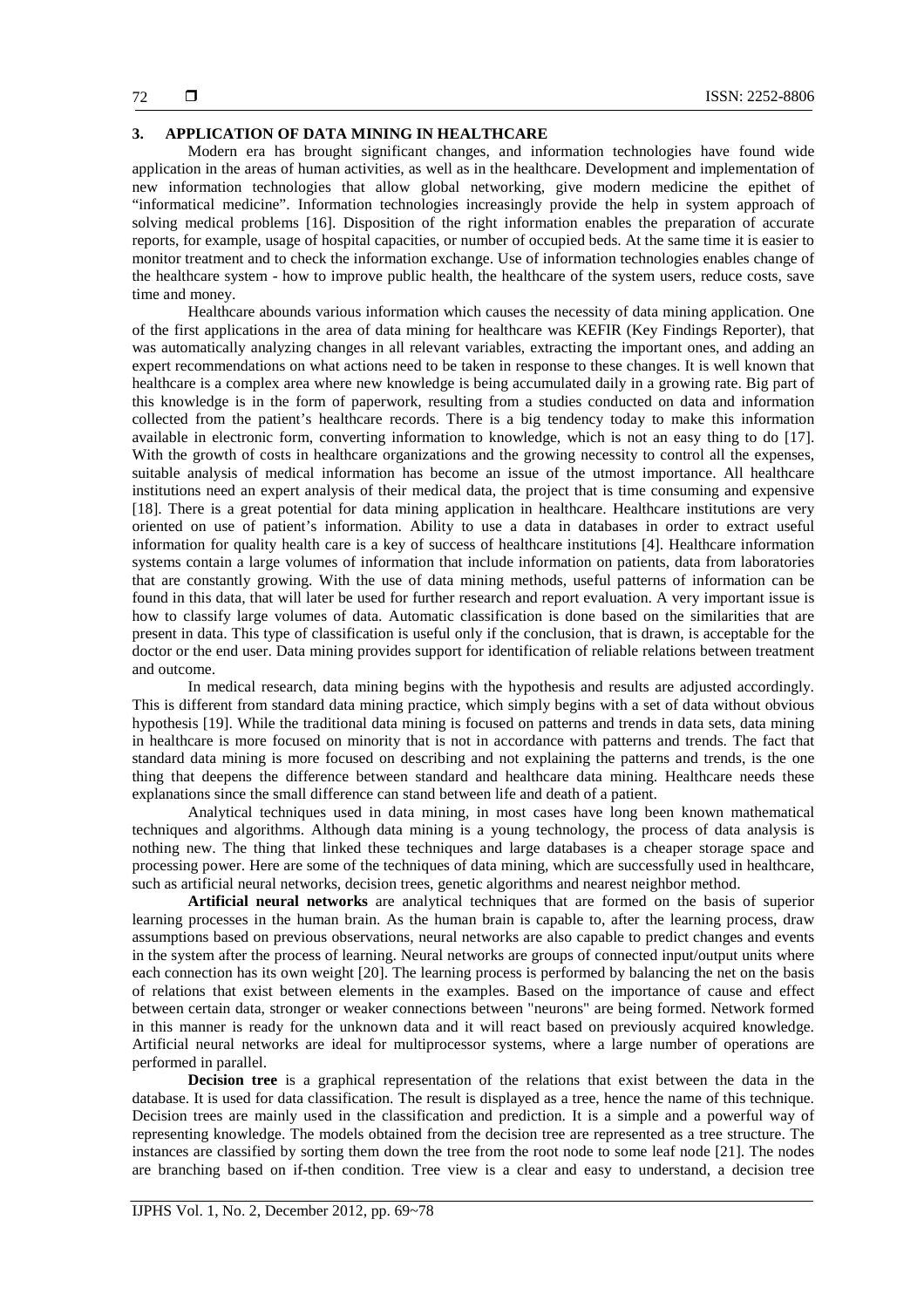algorithms are significantly faster than neural networks and their learning is of shorter duration. Decision tree is a tree where each (non-terminal) node represents a test or decision on the item of information that is listed for consideration. The choice of a particular industry depends on the outcome of the test. In order to classify the data, process is starting from the root node and following the argument down until it reaches the final node, at which time a decision is made. Decision tree can also be interpreted as a special form of a rule set, which is characterized by its hierarchical organization of rules.

**Genetic algorithms** are based on the principle of genetic modification, mutation and natural selection. These are algorithmic optimization strategies inspired by the principles observed in natural evolution [20]. The genetic algorithm creates a number of random solutions to the problem. All these solutions may not be good, a group of solutions can be skipped entirely, and it can come down to the overlapping solutions. Poor solutions are discarded, and the good ones retained. A good solutions are then being hybridized, and then the whole process is repeated. Finally, similar to the process of natural selection, only the best solutions remain. So, from the set of potential solutions to the problems that compete with each other, the best solutions are chosen and combined with each other in order to obtain a universal solution from the set of solutions that will become better and better, similar to the process of evolution of organisms. Genetic algorithms are used in data mining to formulate hypotheses about the dependencies between variables in the form of association rules or other internal formalism. The disadvantage of this method is that it requires an enormous amount of processing power and it is too slow for trivial issues. Since evolutionary computation is a robust and parallel search algorithm, it can be used in data mining to find interesting knowledge in noisy environment. [22].

**Nearest neighbor method** is a technique that is also used for data classification. Unlike other techniques, there is no learning process to create a model. The data used for learning is in fact a model. When the new data shows up, the algorithm analyzes all the data in the database to find a subset of instances that are the best fit and based on that it is able to predict the outcome. The study [23] conducted on the application of nearest neighbor method on benchmark data set to detect efficiency in the diagnosis of heart diseases, produced the results that application of this method achieved an accuracy of 97.4% which is a higher percentage than any other published study on the same set of data.

Data mining in healthcare demands close cooperation between managers of quality in healthcare and data mining experts, and it is consisted of analysis driven by data and analysis driven by interest [24]. Analysis driven by interest can be divided into seven key phases: (1) acquiring knowledge from area, (2) formulation of business questions, (3) processing of business questions, (4) transformation of business questions into data mining queries, (5) execution of data mining queries, (6) processing of data mining results, (7) transformation of data mining results into answers.

Type of analysis driven by data is used because analysis driven by interest can predict unexpected patterns in data. Association rule is usually used within these analysis. This approach that uses both types of analysis, has a good and a bad side, because the users are not thrilled with a large number of findings that are way beyond their field of expectations, and then again, unexpected patterns don't stay unnoticed.

# **4. ADVANTAGES OF DATA MINING APPLICATION IN HEALTHCARE**

Information technologies in healthcare have enabled the creation of electronic patient records obtained from monitoring of the patient visits. This information includes patient demographics, records on the treatment progress, details of examination, prescribed drugs, previous medical history, lab results, etc. Information system simplifies and automates the workflow of health care institution. Privacy of documentation and ethical use of information about patients is a major obstacle for data mining in medicine. In order for data mining to be more exact, it is necessary to make a considerable amount of documentation. Health records are private information, yet the use of these private documents may help in treating deadly diseases [19]. Before data mining process can begin, healthcare organizations must formulate a clear policy concerning privacy and security of patient records. This policy must be fully implemented in order to ensure patient privacy. Health institutions are able to use data mining applications for a variety of areas, such as doctors who use patterns by measuring clinical indicators, quality indicators, customer satisfaction and economic indicators, performance of physicians from multiple perspectives to optimize use of resources, cost efficiency and decision making based on evidence, identifying high-risk patients and intervene proactively, optimize health care, etc [25].

Integration of data mining in information systems, healthcare institutions reduce subjectivity in decision-making and provide a new useful medical knowledge. Predictive models provide the best knowledge support and experience to healthcare workers. Data mining is using a technique of predictive modeling to determine which diseases and conditions are the leading trends. This requires a review of medical documentation of a healthcare institution and prescription drugs to determine which problems are the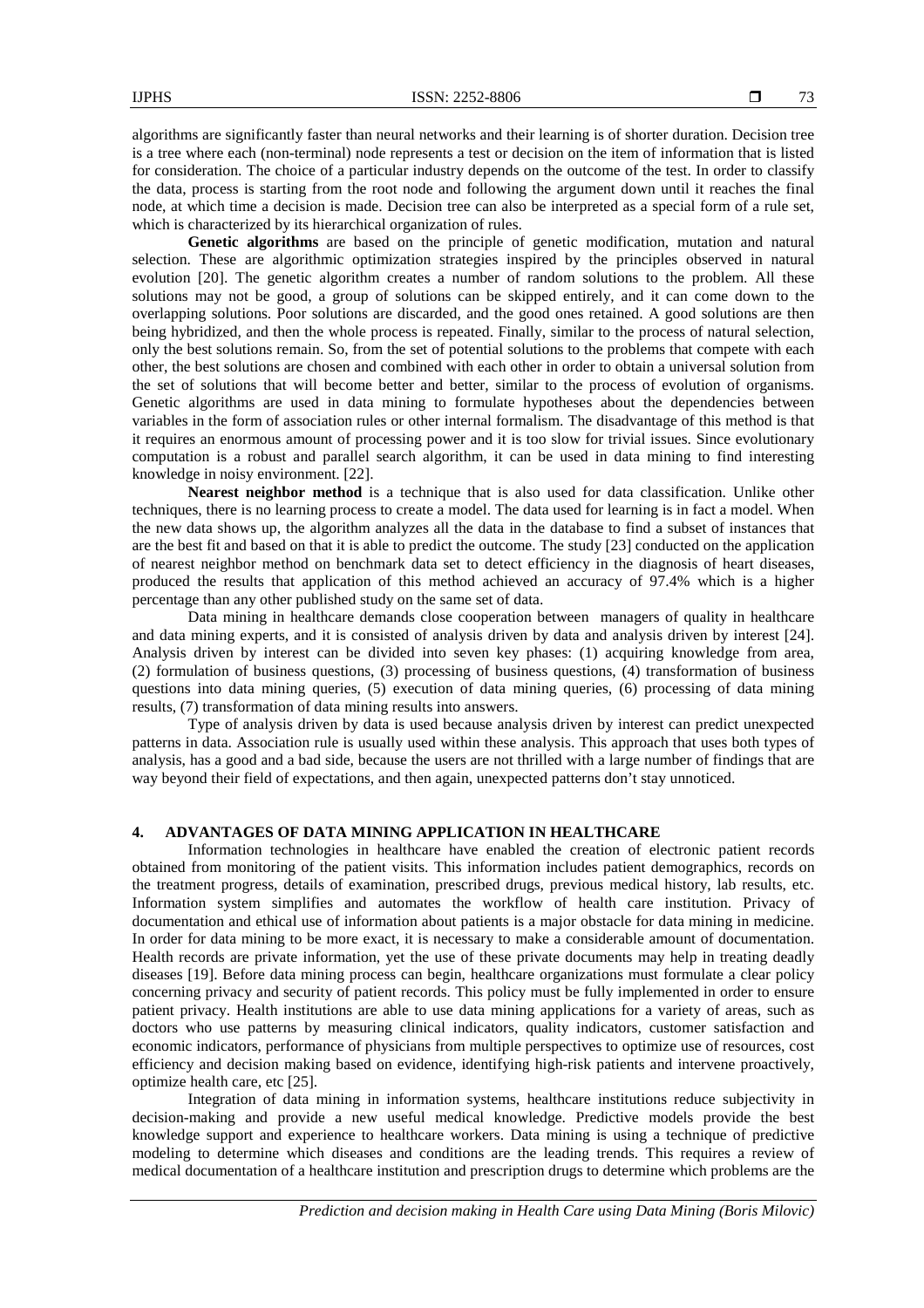most common amongst patients. The problem of prediction in medicine can be divided into two phases: learning phase and the phase of decision making. In the learning phase, a large data set is transformed into a reduced (simplified) data set. Number of features and objects in this new set is much smaller than the original set in several different ways. The rules generated in this phase are used later to make accurate decisions. Newly formed data set is used to make predictions when the new instances with unknown outcomes occur with the predictive algorithm. This algorithm compares the characteristics of a new object with the characteristics of objects represented in the selected data set. If the match is found, the new object gets the outcome which is equal to the corresponding object in the set. The goal of predictive data mining in medicine is to develop a predictive model that is clear, makes reliable predictions and helps doctors to improve their prognosis, diagnosis and treatment planning procedures. Important questions arise here [12]: if the data and the corresponding predictive characteristics are sufficient to build a predictive model of acceptable performance; what is the relation between attribute and outcome; can it be found an interesting combination, or the relation between attributes; whether the immediate factors can be drawn from the original attributes that can increase the performance of predictive models.

A very important application of data mining is for biomedical signal processing expressed by internal regulations and responses to the stimulus conditions, whenever there is a lack of detailed knowledge about the interactions between different subsystems, and when the standard analysis techniques are ineffective, as it is often the case with non-linear associations. Data mining provides the link between knowledge of continuous data, such as biomedical signals collected from patients in intensive care units, and it develops an intelligent monitoring system that sends reminders, warnings and alarms for the pre-selected critical conditions [2].

Using association rules involves finding all the rules, or at least part of key subsets of rules that is characteristic of certain information as a consequences or as a antecedent. This type of problem is very interesting for health professionals who are searching for the relations between diseases and lifestyles or demographics or between survival rates and treatment. The tasks of association are used to help strengthen the arguments regarding whether to engage or eliminate certain rules in the knowledge model [26].

Tasks of the managers that manage quality of the healthcare services can be described as optimization of clinical processes in terms of medical and administrative quality as well as the cost/benefit relation. Key questions of the process of healthcare quality management are quality of data, standards, plans, and treatments. Data mining can be used by quality managers to solve the following tasks: (1) Discovering new hypothesis for indexes of quality for data, standards, plans and treatments; (2) Checking if the given indexes of quality for data, standards, plans and treatments are still valid; (3) Improving, strengthening and adjusting of quality indexes for data, standards, plans and treatments; and (4) These tasks can be supported by data mining if the existing knowledge in domain is seriously considered in data mining process [24].

# **5. THE OBSTACLES FOR DATA MINING IN HEALTHCARE**

One of the biggest problems in data mining in medicine is that the raw medical data is voluminous, and heterogeneous [27]. These data can be gathered from various sources such as from conversations with patients, laboratory results, review and interpretation of doctors. All these components can have a major impact on diagnosis, prognosis and treatment of the patient, and should not be ignored. The scope and complexity of medical data is one of the barriers to successful data mining. Missing, incorrect, inconsistent or non-standard data such as pieces of information saved in different formats from different data sources create a major obstacle to successful data mining. It is very difficult for people to process gigabytes of records, although working with images is relatively easy, because doctors are being able to recognize patterns, to accept the basic trends in the data, and formulate a rational decisions. Stored information becomes less useful if they are not available in easily apprehensible format. The role of visualization techniques is increasing in this, as the picture are easiest for people to understand, and can provide plenty of information in a snapshot of the results.

Doctor's interpretations of images, signals, or other clinical data are written in unstructured free language, so it is very difficult to perform data mining of such data. Even specialists in the same area cannot agree on common terms that indicate the status of the patient. Not only that different names are being used to describe the same disease, but also tasks are getting even more complicated by using different grammatical structures to explain the relations between medical entities. Also, another obstacle is that almost all diagnoses and treatments in medicine are imprecise and subjected to error rates. Here the analysis of specificity and sensitivity are being used for the measurement of these errors. One of the unique characteristics of medical data mining is that the basic data structures in medicine are poorly mathematically characterized in comparison with other areas of physics science, because the conceptual structure of medicine consists of a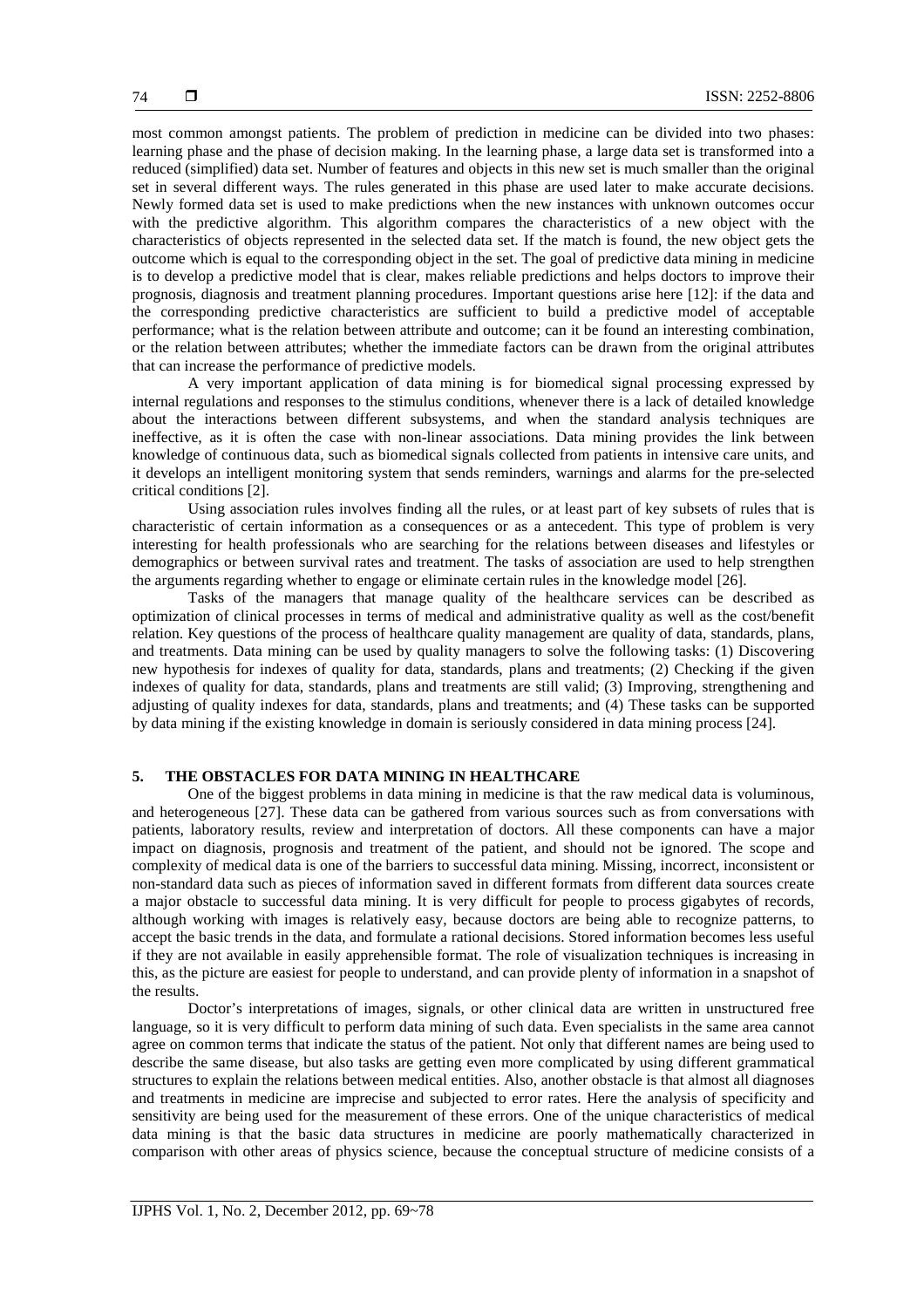description in words and pictures, with very few formal restrictions in the dictionary, image composition, or permissible relations between the basic concept.

Within the issue of knowledge integrity assessment, two biggest challenges are: (1) How to develop efficient algorithms for comparing content of two knowledge versions (before and after). This challenge demands development of efficient algorithms and data structures for evaluation of knowledge integrity in the data set; and (2) How to develop algorithms for evaluating the influence of particular data modifications on statistical importance of individual patterns that are collected with the help of common classes of data mining algorithm. Algorithms that measure the influence that modifications of data values have on discovered statistical importance of patterns are being developed, although it would be impossible to develop a universal measure for all data mining algorithms [28].

Data mining in healthcare can be limited in data access, since the raw inputs for data mining frequently exist in different settings and systems, like administrations, clinics, laboratories etc. Therefore, data must be collected and integrated before data mining can take place. Building of data warehouse before data mining begins can be a very expensive and time consuming process. Healthcare organizations that develop data mining must use big investment resources, especially time, effort and money [9]. Data mining project can fail from numerous reasons, like lack of managerial support, inadequate data mining expertise etc.

# **6. CONCLUSION**

Data mining has great importance for area of medicine, and it represents comprehensive process that demands thorough understanding of needs of the healthcare organizations. Knowledge gained with the use of techniques of data mining can be used to make successful decisions that will improve success of healthcare organization and health of the patients. Data mining requires appropriate technology and analytical techniques, as well as systems for reporting and tracking which can enable measuring of results. Data mining, once started, represents continuous cycle of knowledge discovery. For organizations, it presents one of the key things that help create a good business strategy. Today, there has been many efforts with the goal of successful application of data mining in the healthcare institutions. Primary potential of this technique lies in the possibility for research of hidden patterns in data sets in healthcare domain. These patterns can be used for clinical diagnosis. However, available raw medical data are widely distributed, different and voluminous by nature. These data must be collected and stored in data warehouses in organized forms, and they can be integrated in order to form hospital information system. Data mining technology provides customer oriented approach towards new and hidden patterns in data, from which the knowledge is being generated, the knowledge that can help in providing of medical and other services to the patients. Healthcare institutions that use data mining applications have the possibility to predict future requests, needs, desires, and conditions of the patients and to make adequate and optimal decisions about their treatments. With the future development of information communication technologies, data mining will achieve its full potential in the discovery of knowledge hidden in the medical data.

# **REFERENCES**

- [1] Fayyad, U., Shapiro, G. P., & Smyth, P. (1996). From Data Mining to Knowledge Discovery in Databases. American Association for Artificial Intelligence , 37-54.
- [2] Candelieri, A., Dolce, G., Riganello, F., & Sannita, W. G. (2011). Data Mining in Neurology. In Knowledge-Oriented Applications in Data Mining (pp. 261-276). InTech.
- [3] Bushinak, H., AbdelGaber, S., & AlSharif, F. K. (2011). Recognizing The Electronic Medical Record Data From Unstructured Medical Data Using Visual Text Mining TechniquesProf. Hussain Bushinak. (IJCSIS) International Journal of Computer Science and Information Security, Vol. 9, No. 6 , 25-35.
- [4] Eapen, A. G. (2004). Application of Data mining in Medical Applications. Ontario, Canada, 2004: University of Waterloo.
- [5] Milovic, B. (2011). Usage of Data Mining in Making Business Decision. YU Info 2012 & ICIST 2012, (pp. 153- 157).
- [6] boirefillergroup.com. (2010). Data Mining Methodology. Retrieved 06 12, 2012, from Boire-Filler Group: http://www.boirefillergroup.com/methodology.php
- [7] Zaïane, O. R. (1999). Principles of Knowledge Discovery in Databases. Department of Computing Science, University of Alberta.
- [8] Milovic, B. (2012). Kompleksnost implementacije koncepta CRM. INFOTEH-JAHORINA Vol. 11, (pp. 528-532).
- [9] Koh, H. C., & Tan, G. (2005). Data Mining Applications in Healthcare. Journal of Healthcare Information Management -Vol. 19, No. 2 , 64-72.
- [10] Hosseinkhah, F., Ashktorab, H., Veen, R., & Ojaboni, M. O. (2009). Challenges in Data Mining on Medical Databases.